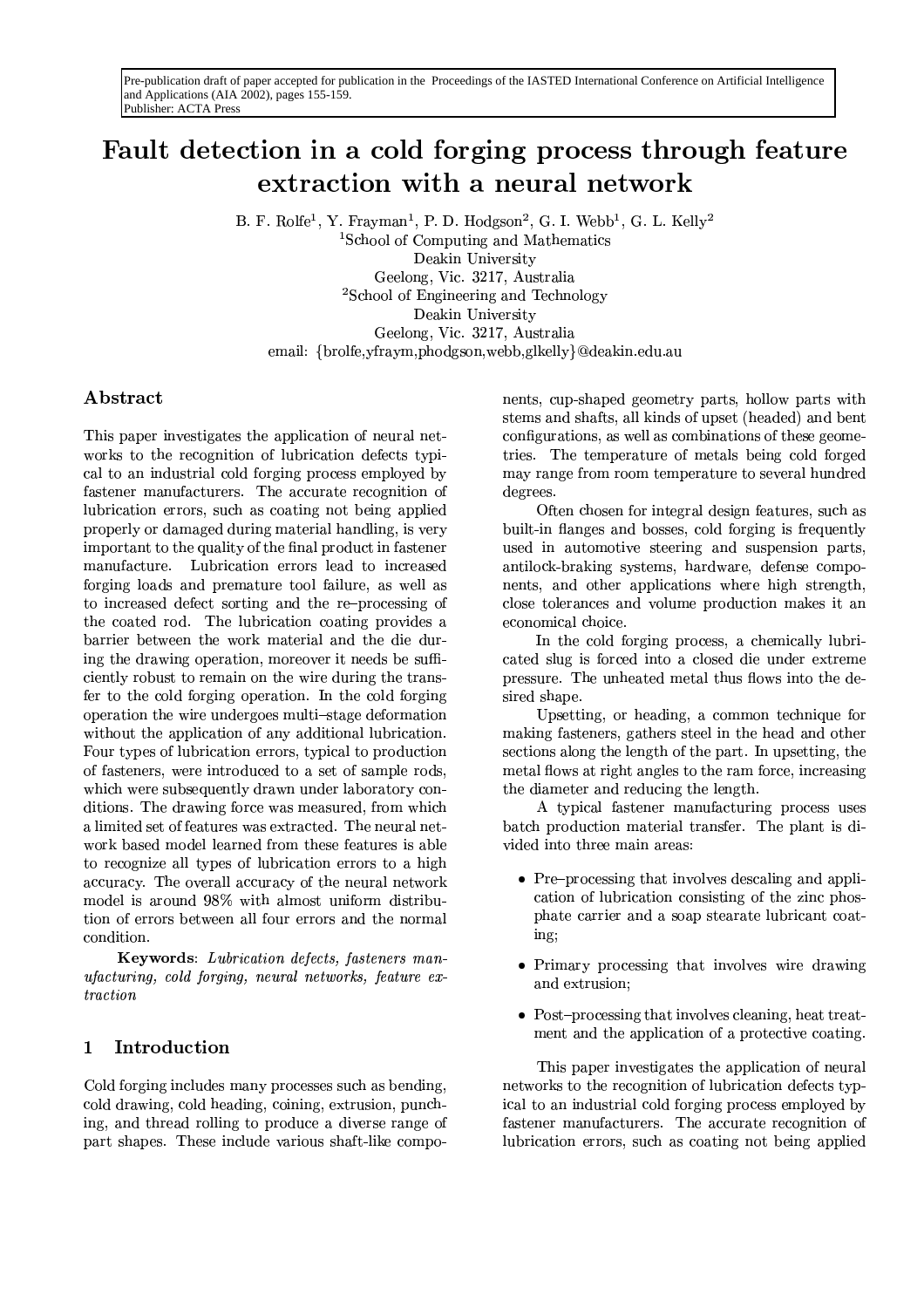properly or damaged during material handling, is very important to the quality of the final product in fastener manufacture.

The lubrication used during pre-processing has a major impact on the productivity of the primary processing area. For example, if pre-processing fails to produce high quality coated rod or the coating is damaged during the material handling then the output efficiency of the primary processing is decreased. This is a result of increased forging loads and premature tool failure, as well as increased defect sorting and the re-processing of the coated rod. The lubrication coating must provide a barrier between the work material and die during the drawing operation, while still be sufficiently robust to remain on the wire during the transfer to the extrusion operation, where the wire undergoes multi-stage deformation without the application of additional lubrication.

Four types of lubrication defects, typical to production of fasteners, were introduced to a set of sample rods, which were subsequently drawn under laboratory conditions. The drawing force was measured, from which a limited set of features was extracted. The neural network based model was learned from these features to be able to distinguish all types of lubrication errors from the normal condition.

#### Test Rig  $\boldsymbol{2}$

The main measures to evaluate lubrication coating performance are tooling change-over rates and the detection of score marks appearing on drawn and forged surfaces.

The evaluation of the coating performance is done usually through production based methods. These production evaluation techniques, while being a valuable long term indicator of coating performance, are reactive methods and are unable to assess the coating condition before it enters the primary processing area. This leads to tooling and product damage.

The evaluation technique developed at the School of Engineering and Technology, Deakin University [2] (Fig. 1) uses a process simulation test rig and a selection of analysis tools to evaluate the coating performance. This technique allows lubrication evaluation to be performed in isolation to production, enabling analysis to be done without interfering with day-today running of the production line.

The main performance requirements for the lubrication coating are from the pre-forge wire drawing operation and the extrusion stages in the cold forging process. In the current approach, these stages in the fastener manufacturing process are simulated by multi-reduction drawing. The first reduction simulates the pre-drawing process while a second reduction simulates the extrusion stage of the cold forging process [2]. The test rig was constructed from a vari-



Figure 1. The multi-draw test rig

able speed, continuous drawing machine where quickchange multi-reduction die hostings, quick-change rod clamping mechanism and constrained flat bed were designed and installed. Strain gauges were mounted at the rod clamping mechanism to detect drawing force at both the first and second reductions. Force signals are collected and conditioned by National Instruments hardware and Labview software. In this paper we deal with pre-forge wire drawing operation only.

### Experimental Set-Up 3

A two layer solid lubricant system was used on the rods. This was applied in a plant environment with conditions kept as close as possible to those used for standard production. The experimental test rig was used to produce the rod samples drawn with a 0.35mm reduction from the a starting diameter of 5 mm.

50 samples were produced with 2 layer coating applied: zinc phosphate carrier and calcium stearate lubricant coating. Another 20 samples were produced as before but with an additional coating of soap lubricant. This final coat of powdered lubricant was added to minimize the damage of the sensor's drawing die on the production wire the same way as it is done in plant.

Four different kinds of defects common in production of fasteners, were introduced into the coatings  $(Fig. 2):$ 

- 1. No coating, where heat shrink wrap was applied to rods prior to all steps in the coating process. This corresponds to missing coatings from a preprocessing stage;
- 2. Zinc phosphate only, where heat shrink wrap was applied after the zinc phosphate application. This corresponds to the missing calcium stearate layer coating from a pre-processing stage;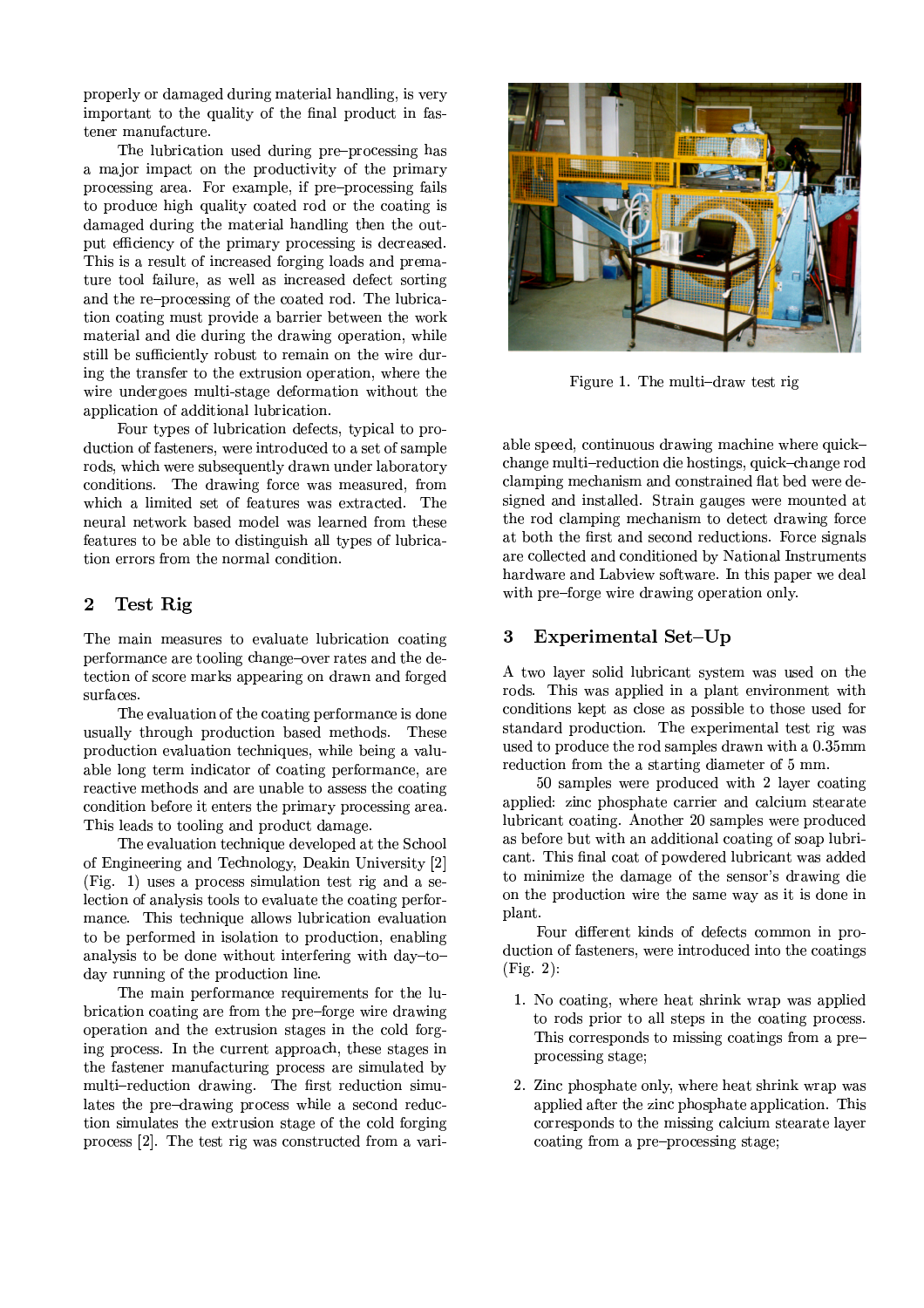- 3. Hammer peening of the surface of the bar. This type of error simulates defect introduced during material handling from pre-processing area to the primary processing;
- 4. Scratching of the coating by its removal parallel to the bar, which was introduced by filing the coating off. This type of error simulate coils being dragged across the shop-floor during transfer from preprocessing area to the primary processing.



Figure 2. Sample rod

All defects were approximately 50mm in length and applied to the circumference of the rod with defects being separated by fully coated lengths of rod.

The samples were drawn with an area reduction of approximately 7% and the loads on the drawing die were monitored by strain gauges on the rod clamping mechanism. All defects resulted in increased drawing loads. In the case of the hammer peening, this is likely to be due to the resulting irregularity of the rod diameter. In the other three cases, reduced efficiency of the coatings is due to missing lubrication components. The defect with only zinc phosphate layer resulted in the highest friction. The zinc phosphate is a soft coating and thus is likely to produce a galling or sticking effect as the rod passed through the die.

The typical force signatures for the rods with two-layers of lubricants (labeled as non-lubricated samples) and for the rods with an extra layer of lubricant applied (labeled as the lubricated samples) are shown in Figs. 3 and 4.

As can be seen, the error 4 (scratching of the coating) is visually indistinguishable from the normal condition (the one without any errors) on non-lubricated data, and only the error 3 (peening of the surface of the bar) is readily distinguished from the normal condition on the lubricated data.

The force signatures were collated to create two time series, one for non-lubricated samples, and another for lubricated samples with all five possible lubricant conditions (normal condition and the four defects) appropriately pre-labeled with a corresponding condition label being manually applied to each time step of the drawing force signal.



Figure 3. Typical non-lubricated rod sample



Figure 4. Typical lubricated rod sample

#### **Experimental Results**  $\overline{\mathbf{4}}$

The main aim of this paper is to develop an inductive model to identify accurately the lubrication errors in the cold forging by analyzing a force signature. That is, force variations from the nominal values are to be linked to various lubrication defects.

There are several possible approaches to the development of such a model. The most common approach is to formulate the problem as a classification (pattern recognition) problem [1].

We are interested in separating accurately the normal condition from all four types of lubrication defects. However, a single drawing force value reveals very little information about what sort of condition the process is in. This limitation can be alleviated by extracting some useful features from a set of contiguous force values

$$
f_i = P_j(\{x_i, ..., x_{i+n}\})
$$

where  $f_i$  is the feature,  $P_j$  is the j<sup>th</sup> feature extractor function,  $x_i$  is the first force value of the set,  $x_{i+n}$  is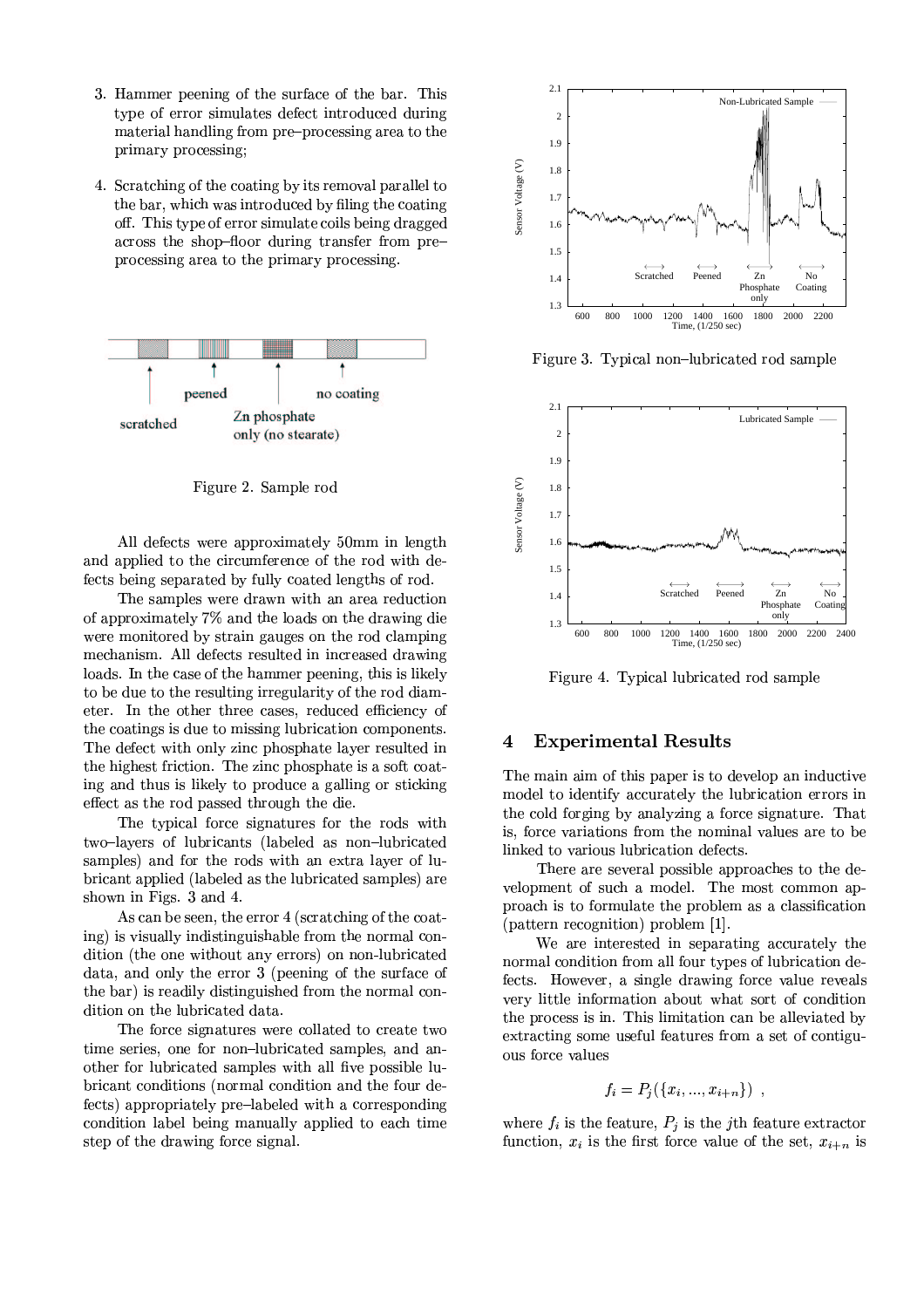the last force value of the set and  $n$  is the size of the set.

The set of force values is defined as a sliding window. Associated with each sliding window is the lubrication condition or the output class:

 $h({f_1,...,f_m}) \in {\text{normal condition}, error1, ..., error4}$ ,

where  $h(.)$  is the lubrication condition, and  $f_1, ..., f_m$ are the extracted features of the window.

Therefore, we can associate each sliding window and its features with a corresponding lubrication condition. The true lubrication condition was chosen to be the output class associated with each sample point.  $x_{i+n}$  of the sliding window. In this case, the sliding window always extracts features from the past drawing force data. The size of a sliding window was 300 time steps and selected based on the minimal root-meansquare error between the predicted condition by the model and the actual condition of the lubricant.

The usefulness of the features extracted from the drawing force signal was analyzed by sensitivity analysis to evaluate their impact on the recognition rate for each condition and only the most important ones were retained.

The following features were selected:

- Maximum force value within a sliding window;
- Minimum force value within a sliding window;
- Arithmetic mean (average) force value within a sliding window;
- Geometrical mean (median) force value within a sliding window;
- Standard deviation of the force values within a sliding window. This is a measure of how widely force values are dispersed from the average force value (the mean);
- Average deviation of the force values within a sliding window. This is a measure of the variability in a data set. It is the average of the absolute deviations of force data points from their mean;
- Skewness of the force values within a sliding window. This characterizes the degree of asymmetry of a force data distribution around its mean:
- Kurtosis of the force values within a sliding window. This characterizes the relative peakedness or flatness of a force data distribution compared with the normal distribution:
- Correlation between the force values within the current and the previous sliding windows;

• Covariance between the force values within the current and the previous sliding windows. This is the average of the products of deviations for each force data point pair.

In addition to extracted features we also used the current force signal and the past force signals with different time delays ranging from 25 time steps to 400 time steps also selected based on the minimal rootmean-square error between the predicted condition by the model and the actual condition of the lubricant.

The output sensitivity values for each of the model inputs are in Table 1.

As an inductive model within a patter recognition framework we used a feedforward multilayer perceptron (MLP) with backpropagation learning algorithm with a momentum term.

An attractive feature of MLP network is that, given the appropriate network topology and the rigorous training procedures, they are capable of reliably characterizing nonlinear functional relationship [4]. As the activation function of the MLP model we used a hyperbolic tangent. A pattern (on-line) learning and early stopping was employed. All input variables were normalized with zero mean unit average normalization.

The optimal parameters of the MLP were selected based on preliminary experiments. The parameters which resulted in smallest root-mean-squared-error between the predicted lubrication conditions and the actual lubrication conditions, were used. The selected MLP model consisted of 20 inputs and 5 outputs with two hidden layers, the first hidden layer has 50 nodes. and the second hidden layer has 45 nodes. The learning rate selected was 0.05, the momentum term was 0.99.

An oversampling of the lubrication defect data points was utilized to create an equal distribution of data tuples for each lubrication condition to avoid the problem of small disjunct  $[3, 5]$  as the data for the normal condition of lubrication (the one without any defects) dominates the available data tuples (being around 75% of all available data tuples). The data tuples were selected randomly, with 70% used for training and the remaining 30% to test the model generalization ability.

The overall prediction results of the MLP model and the corresponding confusion matrices are in Table  $\mathcal{D}$ 

From the Table 2 it is clear that the performance of the MLP model is extremely accurate. The MLP model is able to distinguish perfectly, apart from a single exception, the boundaries between all the errors and only has some difficulty with recognition of the boundaries between the normal conditions and the errors. Even these boundaries are recognized with a very high accuracy being between 97% and 99%. Most importantly, while the extra layer of calcium stearate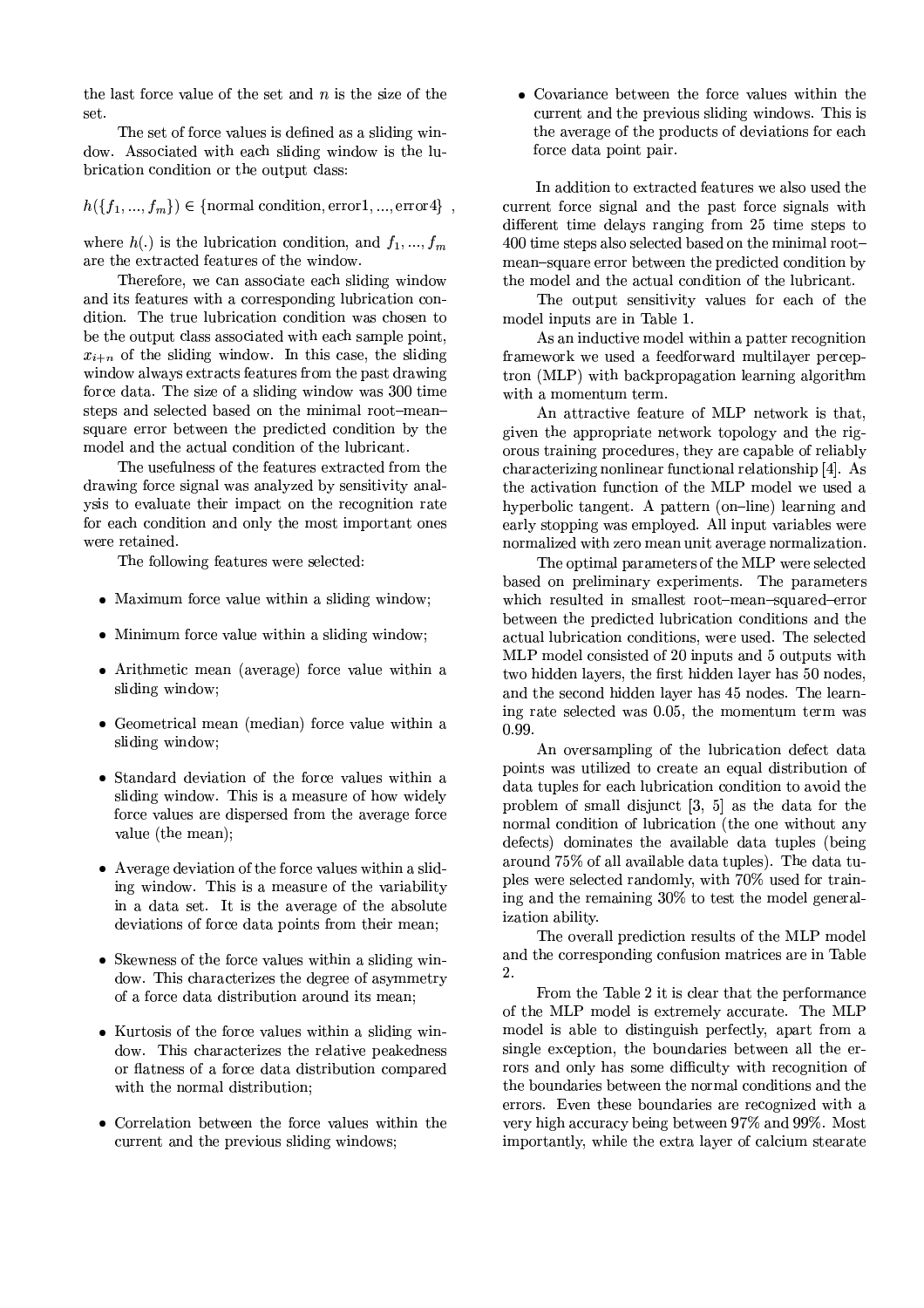|                                   | Non-lubricated samples |        |        |        |        | Lubricated samples |        |        |        |        |
|-----------------------------------|------------------------|--------|--------|--------|--------|--------------------|--------|--------|--------|--------|
| input                             | sens1                  | sens2  | sens3  | sens4  | sens5  | sens1              | sens2  | sens3  | sens4  | sens5  |
| Force                             | 0.0701                 | 0.0632 | 0.0552 | 0.0585 | 0.0609 | 0.0422             | 0.0503 | 0.0338 | 0.0661 | 0.0535 |
| Force $(delay 25)$                | 0.0473                 | 0.0539 | 0.0511 | 0.0418 | 0.0440 | 0.0454             | 0.0362 | 0.0559 | 0.0506 | 0.0369 |
| Force (delay 50)                  | 0.0376                 | 0.0334 | 0.0335 | 0.0259 | 0.0434 | 0.0403             | 0.0371 | 0.0398 | 0.0442 | 0.0360 |
| (delay 100)<br>Force              | 0.0355                 | 0.0404 | 0.0245 | 0.0270 | 0.0308 | 0.0213             | 0.0212 | 0.0225 | 0.0226 | 0.0283 |
| (delay 150)<br>Force (            | 0.0328                 | 0.0374 | 0.0449 | 0.0326 | 0.0316 | 0.0425             | 0.0328 | 0.0409 | 0.0546 | 0.0274 |
| Force (delay 200)                 | 0.0410                 | 0.0405 | 0.0621 | 0.0416 | 0.0456 | 0.0332             | 0.0275 | 0.0378 | 0.0354 | 0.0272 |
| $(\mathrm{delay}~250)$<br>Force ( | 0.0584                 | 0.0419 | 0.0504 | 0.0430 | 0.0507 | 0.0386             | 0.0399 | 0.0355 | 0.0496 | 0.0386 |
| (delay 300)<br>Force (            | 0.0612                 | 0.0633 | 0.0655 | 0.0513 | 0.0614 | 0.0423             | 0.0358 | 0.0324 | 0.0510 | 0.0368 |
| $(\text{delay } 350)$<br>Force    | 0.0596                 | 0.0635 | 0.0674 | 0.0838 | 0.0389 | 0.0676             | 0.0712 | 0.1073 | 0.0695 | 0.0665 |
| (delay 400)<br>Force (            | 0.0404                 | 0.0397 | 0.0451 | 0.0421 | 0.0501 | 0.0817             | 0.0768 | 0.0859 | 0.0701 | 0.0914 |
| Max                               | 0.0696                 | 0.0473 | 0.0612 | 0.0867 | 0.0865 | 0.0806             | 0.0953 | 0.0758 | 0.0697 | 0.0800 |
| Min                               | 0.1026                 | 0.0769 | 0.0842 | 0.1068 | 0.1111 | 0.1481             | 0.1303 | 0.1326 | 0.1248 | 0.1637 |
| Average                           | 0.0312                 | 0.0465 | 0.0315 | 0.0412 | 0.0314 | 0.0355             | 0.0362 | 0.0396 | 0.0301 | 0.0399 |
| Median                            | 0.0415                 | 0.0546 | 0.0387 | 0.0481 | 0.0468 | 0.0225             | 0.0284 | 0.0246 | 0.0214 | 0.0234 |
| Stdev                             | 0.0459                 | 0.0376 | 0.0364 | 0.0411 | 0.0585 | 0.0572             | 0.0701 | 0.0468 | 0.0481 | 0.0502 |
| Avedev                            | 0.0275                 | 0.0313 | 0.0365 | 0.0229 | 0.0292 | 0.0561             | 0.0695 | 0.0477 | 0.0488 | 0.0505 |
| Skew                              | 0.0538                 | 0.0574 | 0.0612 | 0.0526 | 0.0507 | 0.0389             | 0.0396 | 0.0371 | 0.0394 | 0.0393 |
| Kurt                              | 0.0640                 | 0.0692 | 0.0631 | 0.0619 | 0.0580 | 0.0632             | 0.0650 | 0.0609 | 0.0601 | 0.0654 |
| Correl                            | 0.0295                 | 0.0433 | 0.0317 | 0.0310 | 0.0259 | 0.0241             | 0.0195 | 0.0218 | 0.0256 | 0.0262 |
| Covar                             | 0.0506                 | 0.0585 | 0.0560 | 0.0601 | 0.0444 | 0.0187             | 0.0173 | 0.0211 | 0.0182 | 0.0185 |

Table 1. Output sensitivities for each of the model input variables. Here the sens1 represents the sensitivity for the normal condition, while the sens2 to sens5 represents the sensitivities for errors  $1$  to  $\overline{4}$ 

Table 2. Model prediction results for each of the process conditions. Here Normal represents the normal condition, Error 1 represents no coating, Error 2 represents the zinc phosphate layer only, Error 3 represents peening and Error 4 represents scratching

|                    | Non-lubricated samples |         |         |         |         | Lubricated samples |         |         |         |         |
|--------------------|------------------------|---------|---------|---------|---------|--------------------|---------|---------|---------|---------|
| Lub condition      | Normal                 | Error 1 | Error 2 | Error 3 | Error 4 | Normal             | Error 1 | Error 2 | Error 3 | Error 4 |
| Recognition rate   | 97.2%                  | 99.4%   | 98.6%   | 99.2%   | 99.4%   | 97.5%              | 98.6%   | 98.7%   | 98.7%   | 98.1%   |
| Confusion matrices | 13854                  | 9       | 19      | 9       |         | 11380              | 12      | 12      | 13      | 15      |
|                    | 95                     | 1511    |         |         |         | 60                 | 876     |         |         |         |
|                    | 68                     |         | 1381    |         |         | 67                 |         | 888     |         |         |
|                    | 87                     |         |         | 1059    |         | 73                 |         |         | 1018    |         |
|                    | 152                    |         |         |         | 1028    | 97                 |         |         |         | 830     |